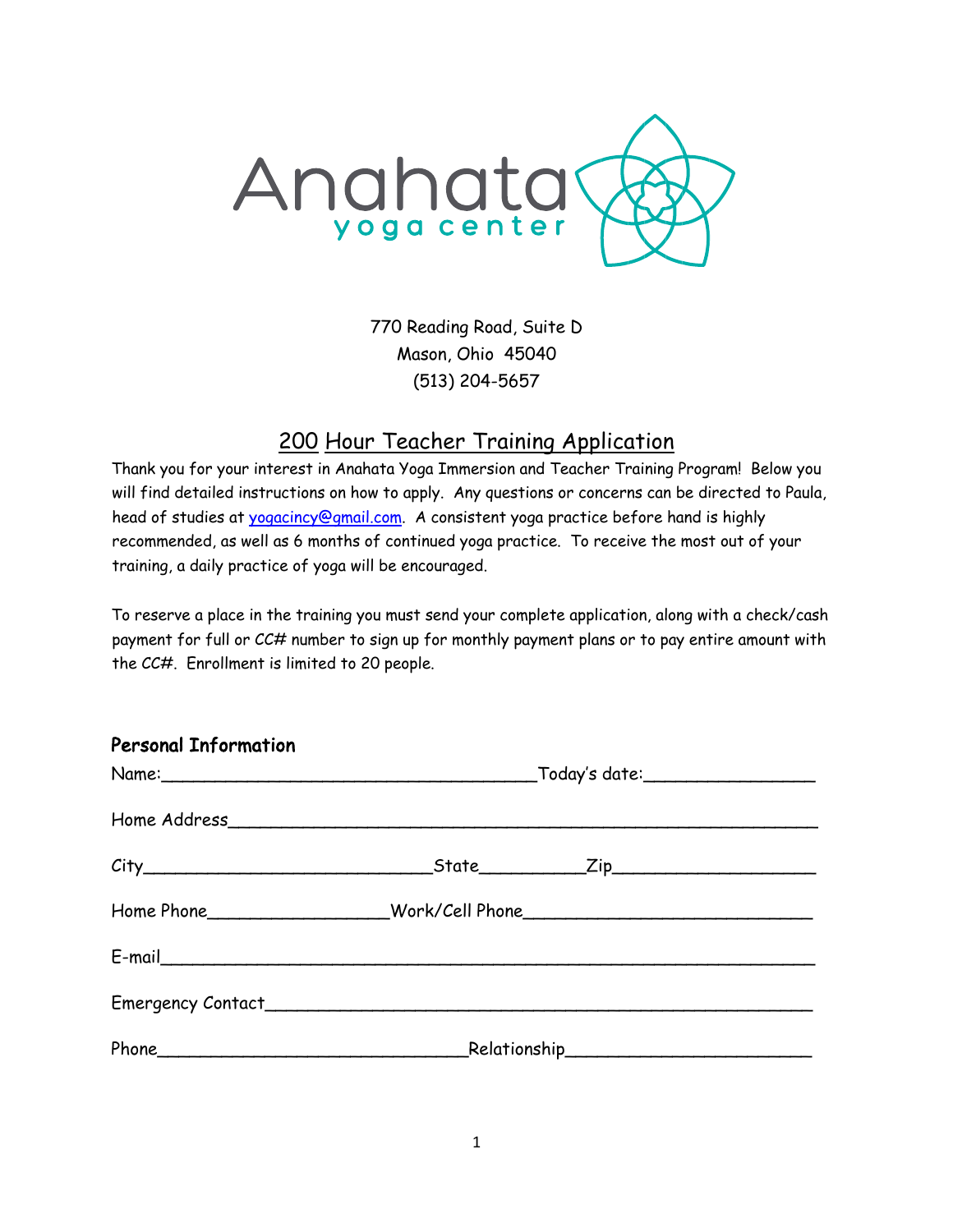# Medical History

Please complete the medical history section below so that we can be sure to respond to any emergencies should they arise during your training. How would you evaluate your current health?

|             | $\Box$ Excellent           |
|-------------|----------------------------|
|             | <b>Sood</b>                |
| Fair $\Box$ |                            |
|             | Some challenges (describe) |

Please let us know if you have any injuries that may affect your ability to fully participate in the training. \_\_\_\_\_\_\_\_\_\_\_\_\_\_\_\_\_\_\_\_\_\_\_\_\_\_\_\_\_\_\_\_\_\_\_\_\_\_\_\_\_

\_\_\_\_\_\_\_\_\_\_\_\_\_\_\_\_\_\_\_\_\_\_\_\_\_\_\_\_\_\_\_\_\_\_\_\_\_\_\_\_\_\_\_\_\_\_\_\_\_\_\_\_\_\_\_\_\_\_\_\_\_\_

Please list any medical conditions that may affect your ability to fully participate in the training. \_\_\_\_\_\_\_\_\_\_\_\_\_\_\_\_\_\_\_\_\_\_\_\_\_\_\_\_\_\_\_\_\_\_\_\_\_\_\_\_\_\_\_\_\_\_\_\_\_\_\_\_

 $\overline{\phantom{a}}$  $\overline{\phantom{a}}$ 

\_\_\_\_\_\_\_\_\_\_\_\_\_\_\_\_\_\_\_\_\_\_\_\_\_\_\_\_\_\_\_\_\_\_\_\_\_\_\_\_\_\_\_\_\_\_\_\_\_\_\_\_\_\_\_\_\_\_\_\_\_\_

\_\_\_\_\_\_\_\_\_\_\_\_\_\_\_\_\_\_\_\_\_\_\_\_\_\_\_\_\_\_\_\_\_\_\_\_\_\_\_\_\_\_\_\_\_\_\_\_\_\_\_\_\_\_\_\_\_\_\_\_\_\_  $\overline{\phantom{a}}$ 

\_\_\_\_\_\_\_\_\_\_\_\_\_\_\_\_\_\_\_\_\_\_\_\_\_\_\_\_\_\_\_\_\_\_\_\_\_\_\_\_\_\_\_\_\_\_\_\_\_\_\_\_\_\_\_\_\_\_\_\_\_\_

 $\overline{\phantom{a}}$  $\overline{\phantom{a}}$ 

Have you had any surgeries in the last year? If yes, please explain..

Is there anything else we should know about your medical history? \_\_\_\_\_\_\_\_\_\_\_\_\_

### About You

To better serve you, it is important that we have a general picture of your yoga practice and history. Please be as honest and as clear as possible. Do not fear answering no. Everyone starts somewhere.

How long have your been practicing yoga?

How many days per week do you practice yoga? \_\_\_\_\_\_\_\_\_\_\_\_\_\_\_\_\_\_\_\_\_\_\_\_\_\_\_\_\_\_\_\_\_\_\_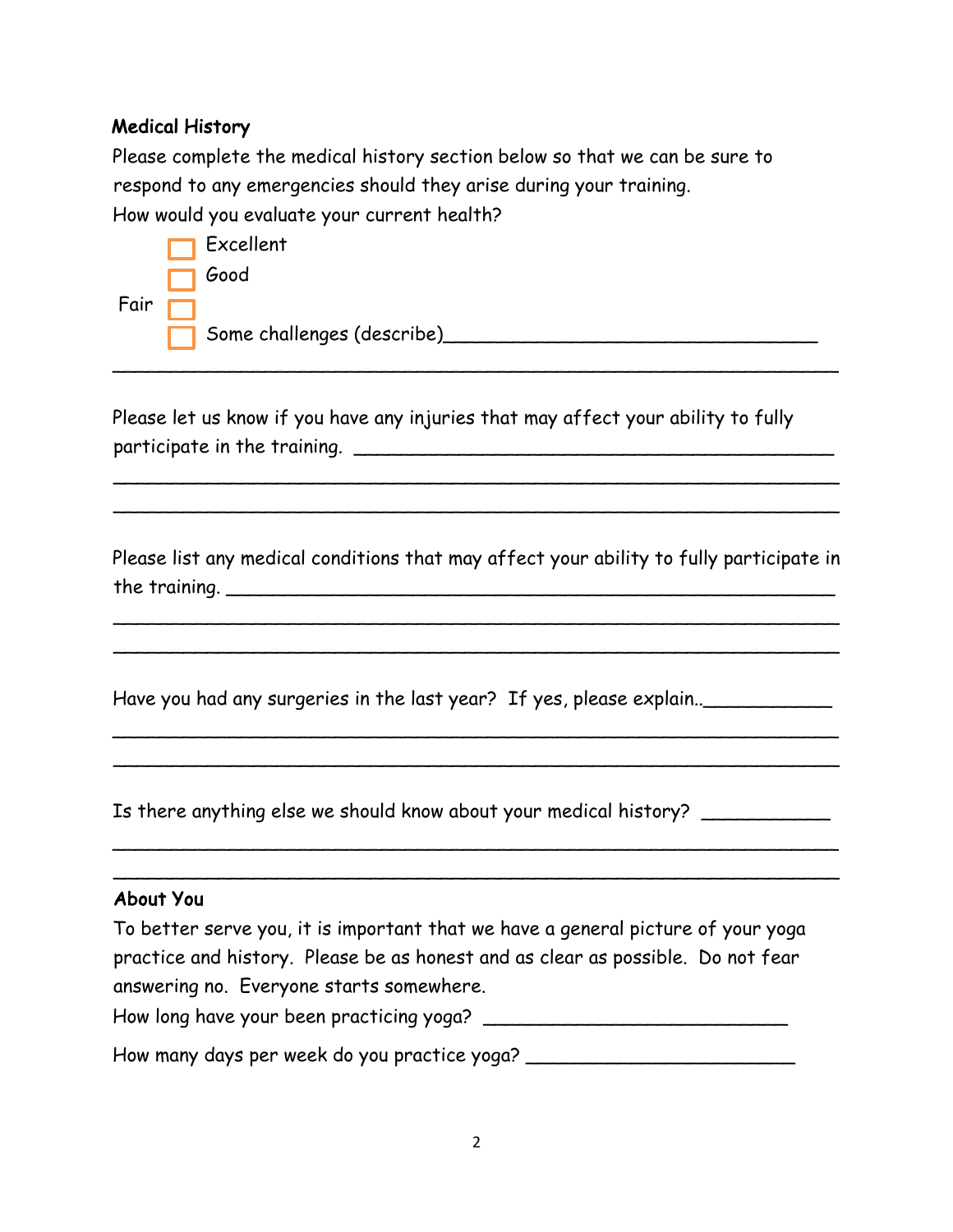| What style of yoga do you usually practice?                        |     |    |
|--------------------------------------------------------------------|-----|----|
| Where do you usually practice?                                     |     |    |
| Do you have a home practice?                                       | Yes | No |
| Do you practice meditation and/or pranayama?                       | Yes | No |
| Do you practice inversions?                                        | Yes | No |
| Do you practice sun salutes?                                       | Yes | No |
| Is this your first yoga teacher training?<br>If no, please specify | Yes | No |
| Are you currently teaching?<br>If yes, how many years & where?     | Yes | No |

What areas of yoga challenge you the most? (please specify)

l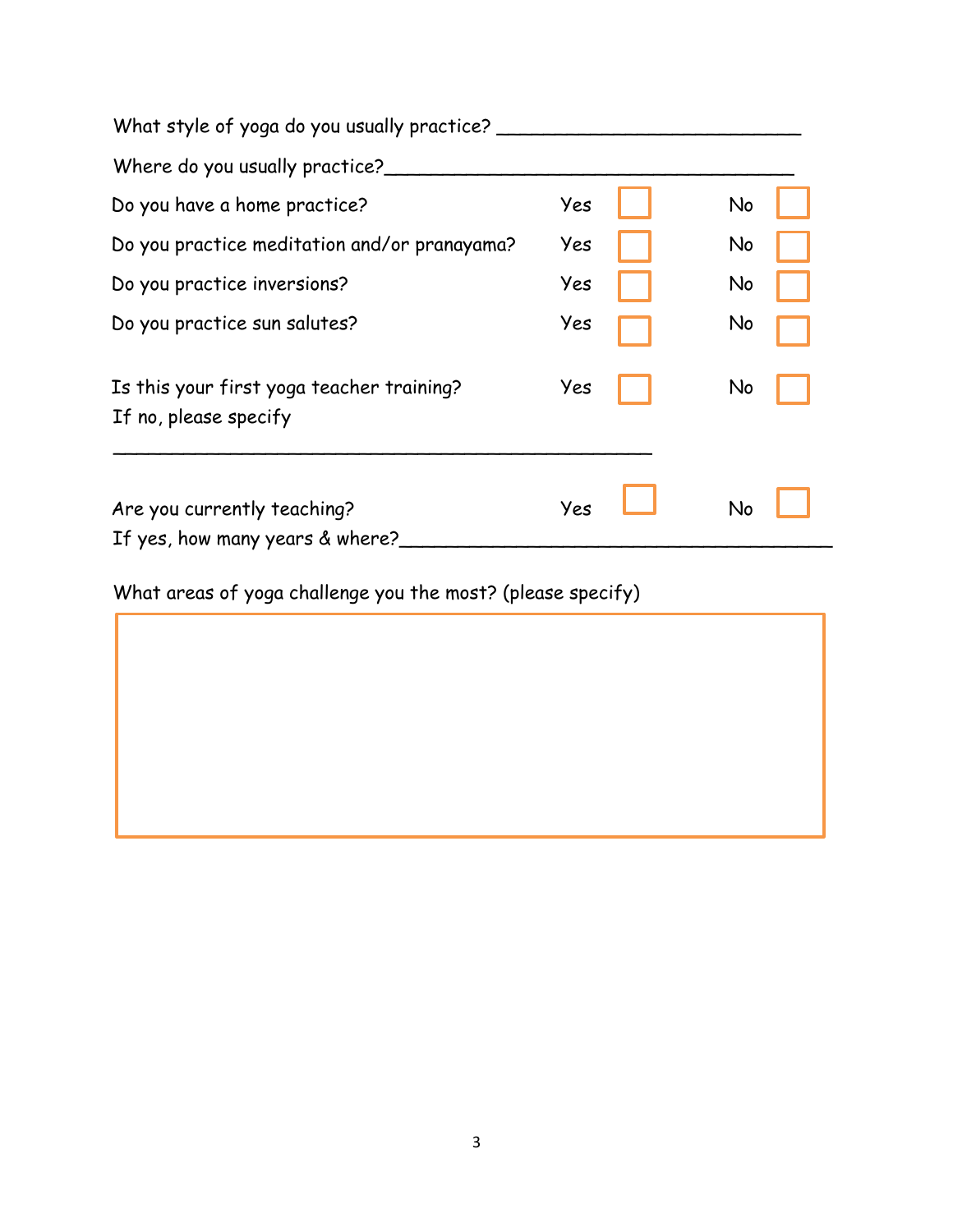# About you (con.)

Ï I I I I I I I I I

I I I I I I I

Why do you want to take a Yoga Immersion & Teacher Training program

What are your expectations for this training? What do you hope to achieve at the completion of the program?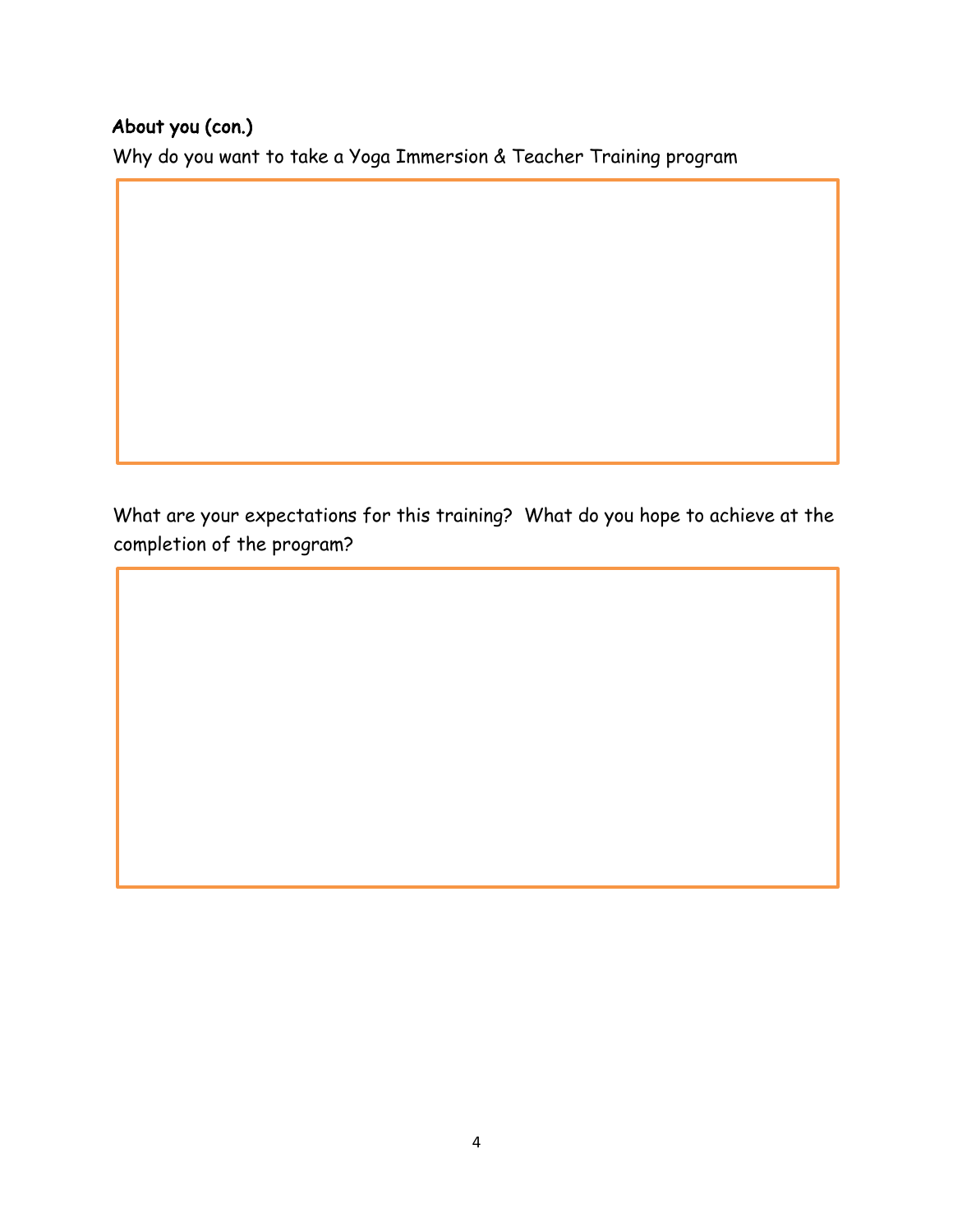# Payment Information

We will accept applications to the last date provided there is room in the training. Cost of training: Pay in full with Cash/check: \$1,900.00

> Pay in full with Credit card: \$2,000.00 Payment plan using CC# : \$2,000.00. (10 Payments of \$200.00) Book fee is approximately \$150.00 extra.

I'm paying upfront with cash/check of \$1,900.00. I understand that this is nonrefundable.

## For Credit Card Payments

 I authorize my credit card To be charged a total of \$2000.00 over 10 monthly payments of \$200/per payment. First payment will be charged when application is turned in, and continue to be charged monthly on each Tuesday of monthly training. (10 payments of \$200.00) Payments will be charged on the Tuesday beginning each Training session.

| Name as it appears on the card: |                     |  |  |  |  |
|---------------------------------|---------------------|--|--|--|--|
|                                 |                     |  |  |  |  |
| MasterCard or Visa              | Expiration date:    |  |  |  |  |
| City:                           | State: <b>State</b> |  |  |  |  |
| CSC number on back of card:     |                     |  |  |  |  |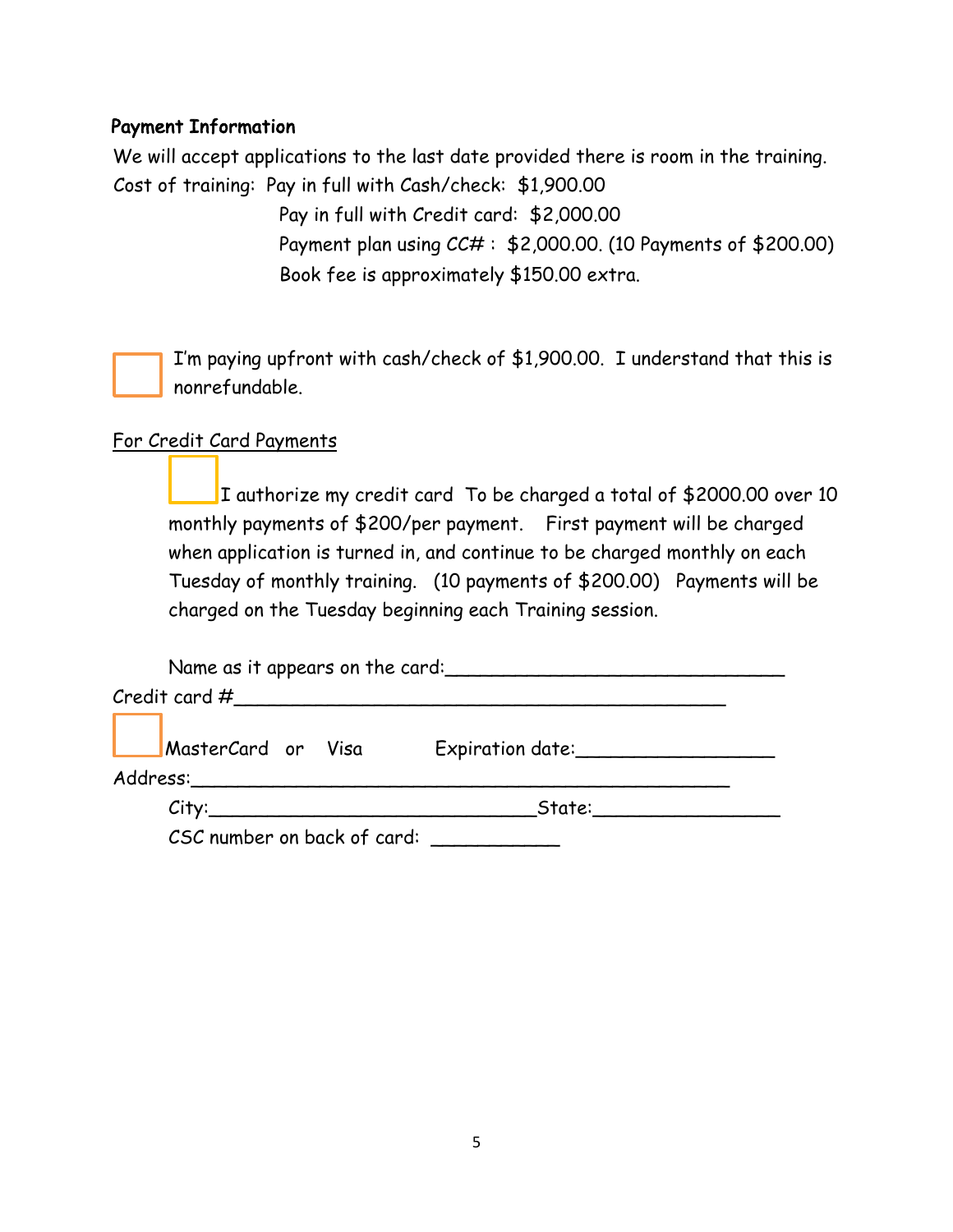#### Program Participant Agreement

I understand that if I am paid in full and fulfill all the requirements of Anahata Yoga Teacher Training program, including in class hours, homework, quizzes and passing both the written and in class practical final exams, I will receive a letter of completion, which can be submitted to the Yoga Alliance or a prospective employer as evidence that I have completed a 200 Hour Teacher Training Program. Paying for the program and completing the hours alone does not mean I will pass the program.

I understand that if I am habitually tardy, I will not receive credit for the days that I am tardy. No more than 2 full days of training must be missed to complete the program. After a missed day, it is the students responsibility to get back to the teacher to make-up material. The material will be handed out, and it is the student's responsibility to make up work. If a student has missed under the 2 days, they may make their hours up in additional yoga classes, deemed appropriate by teachers. If more than 2 days have been missed, other arrangements will have to be made, such as paid privates with teachers, and or waiting for next years' teacher training program.

I understand that my deposit is non-transferable and non-refundable. By the first day of training full tutition is expected to be paid in full, or credit card payments to be set up. I understand that during the training if I drop out, my tutition paid cannot be returned. If I needed to drop out, my training can be finished at Anahata on another teacher training year.

I understand that all Anahata Yoga Center's Teacher Training materials are under copyright protection and cannot be reproduced by me without the permission of the author.

| I have read and accept the above terms and requirements: Yes No No Please |  |  |
|---------------------------------------------------------------------------|--|--|
| initial                                                                   |  |  |